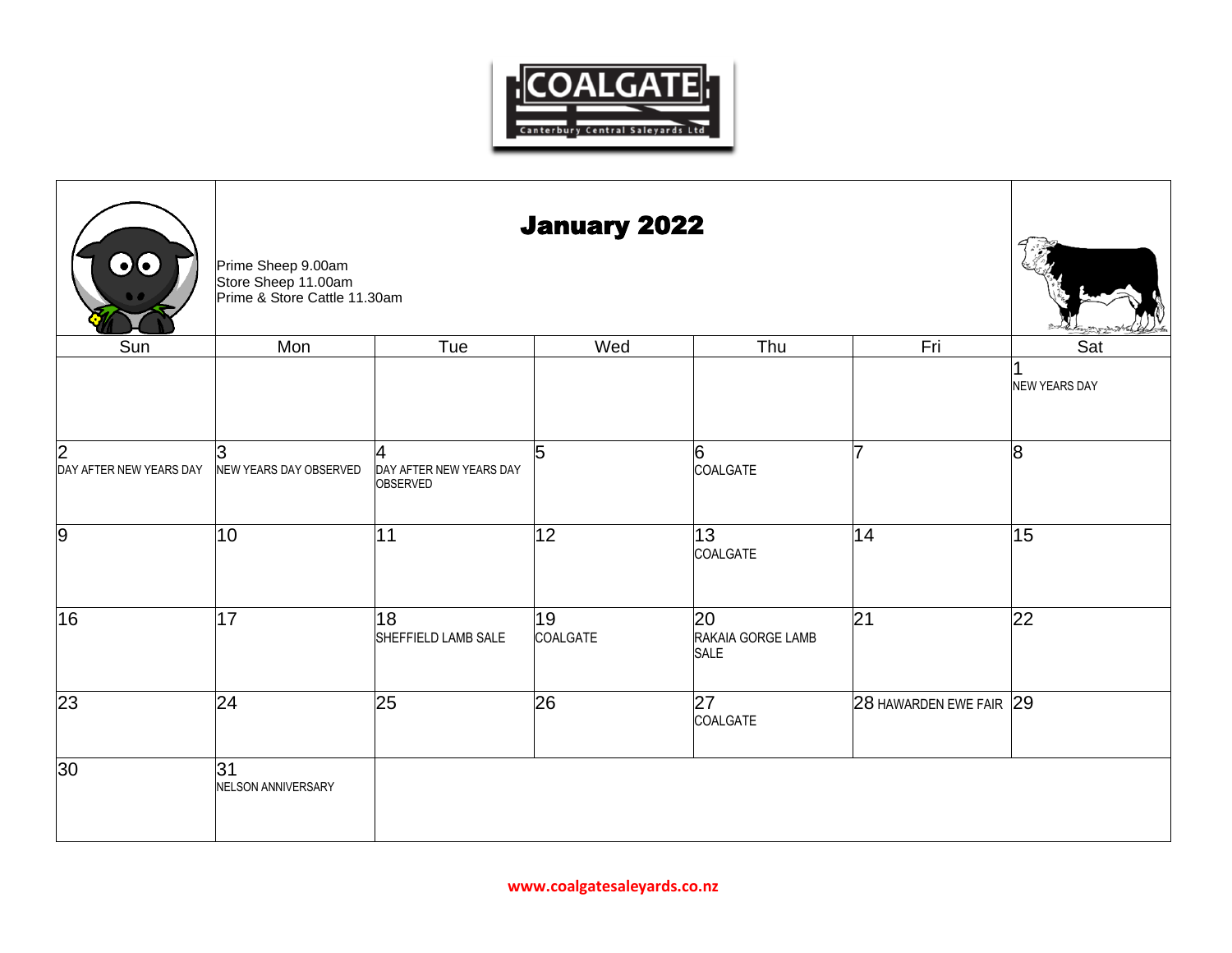

| $\bullet$ $\bullet$                   | Prime Sheep 9.00am         | <b>February 2022</b><br>Store Sheep 11.00am<br>Prime & Store Cattle 11.30am |                                                                               |                 |                          |            |  |  |  |
|---------------------------------------|----------------------------|-----------------------------------------------------------------------------|-------------------------------------------------------------------------------|-----------------|--------------------------|------------|--|--|--|
| Sun                                   | Mon                        | Tue                                                                         | Wed                                                                           | Thu             | Fri                      | <b>Sat</b> |  |  |  |
|                                       |                            |                                                                             | $\overline{\mathbf{2}}$<br>SPRINGFIELD LAMB SALE                              | 3<br>COALGATE   | 14                       | 5          |  |  |  |
| $\overline{6}$<br><b>WAITANGI DAY</b> | 7<br>WAITANGI DAY OBSERVED | 8                                                                           | $\overline{9}$                                                                | 10<br>COALGATE  | 11<br>SHEFFIELD EWE FAIR | 12         |  |  |  |
| $\overline{13}$                       | 14                         | 15                                                                          | 16                                                                            | 17 <br>COALGATE | 18                       | 19         |  |  |  |
| 20                                    | 21                         | 22                                                                          | 23<br><b>FLOCK HILL STATION LAMB</b><br>SALE<br>MT WHITE STATION LAMB<br>SALE | 24<br>COALGATE  | 25                       | 26         |  |  |  |
| 27                                    | 28                         |                                                                             |                                                                               |                 |                          |            |  |  |  |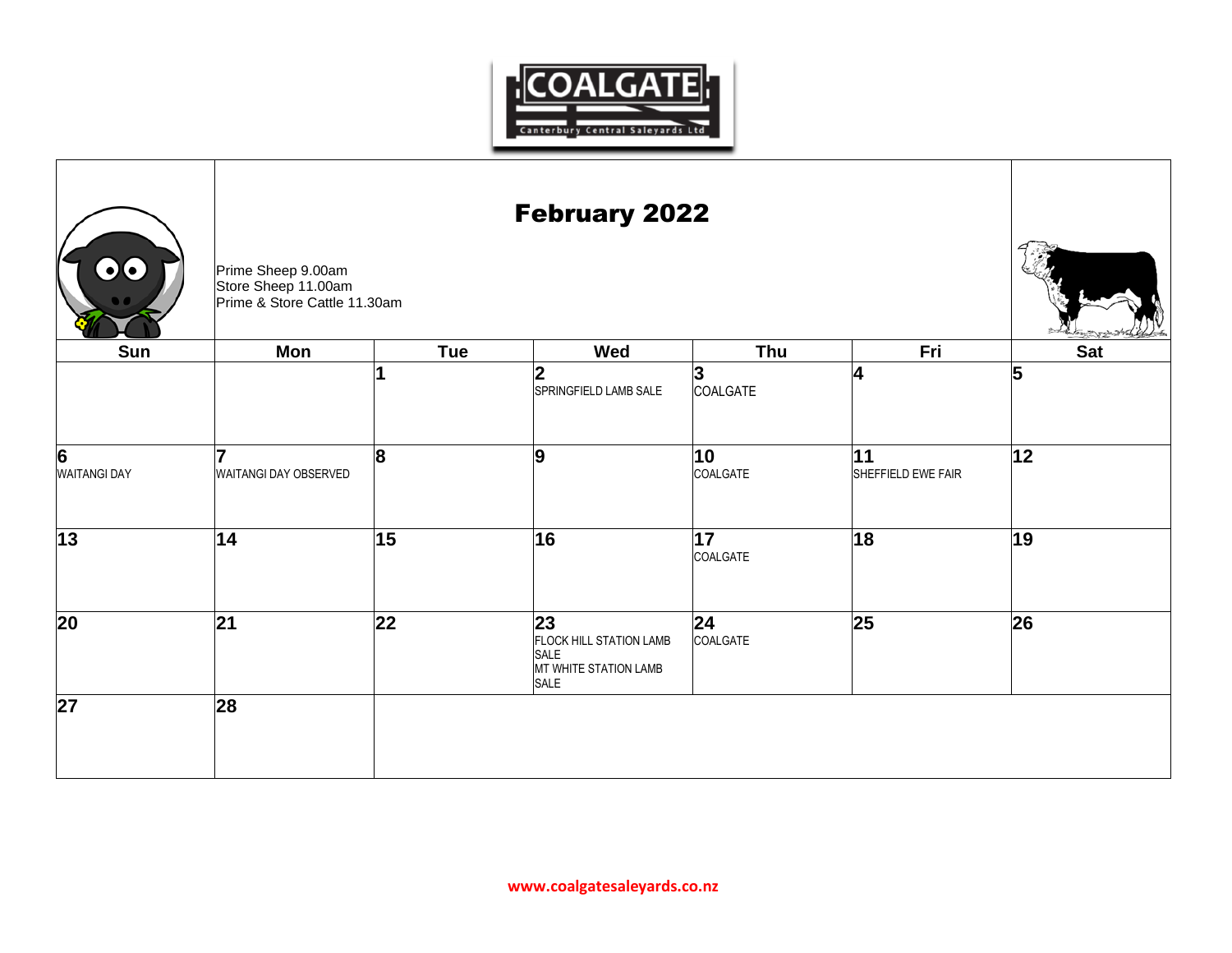

| 00  | Prime Sheep 9.00am<br>Store Sheep 11.00am<br>Prime & Store Cattle 11.30am |            |                |                |                 |                          |
|-----|---------------------------------------------------------------------------|------------|----------------|----------------|-----------------|--------------------------|
| Sun | Mon                                                                       | <b>Tue</b> | Wed            | Thu            | Fri             | <b>Sat</b>               |
|     |                                                                           |            | $\overline{2}$ | 3<br>COALGATE  | 4               | $\overline{5}$           |
| 6   | 17                                                                        | 8          | 9              | 10<br>COALGATE | 11              | 12                       |
| 13  | 14                                                                        | 15         | 16             | 17<br>COALGATE | $\overline{18}$ | $\overline{19}$          |
| 20  | 21<br>OTAGO ANNIVERSARY                                                   | 22         | $ 23\rangle$   | 24<br>COALGATE | 25              | 26<br>MALVERN A & P SHOW |
| 27  | 28                                                                        | 29         | 30             | 31<br>COALGATE |                 |                          |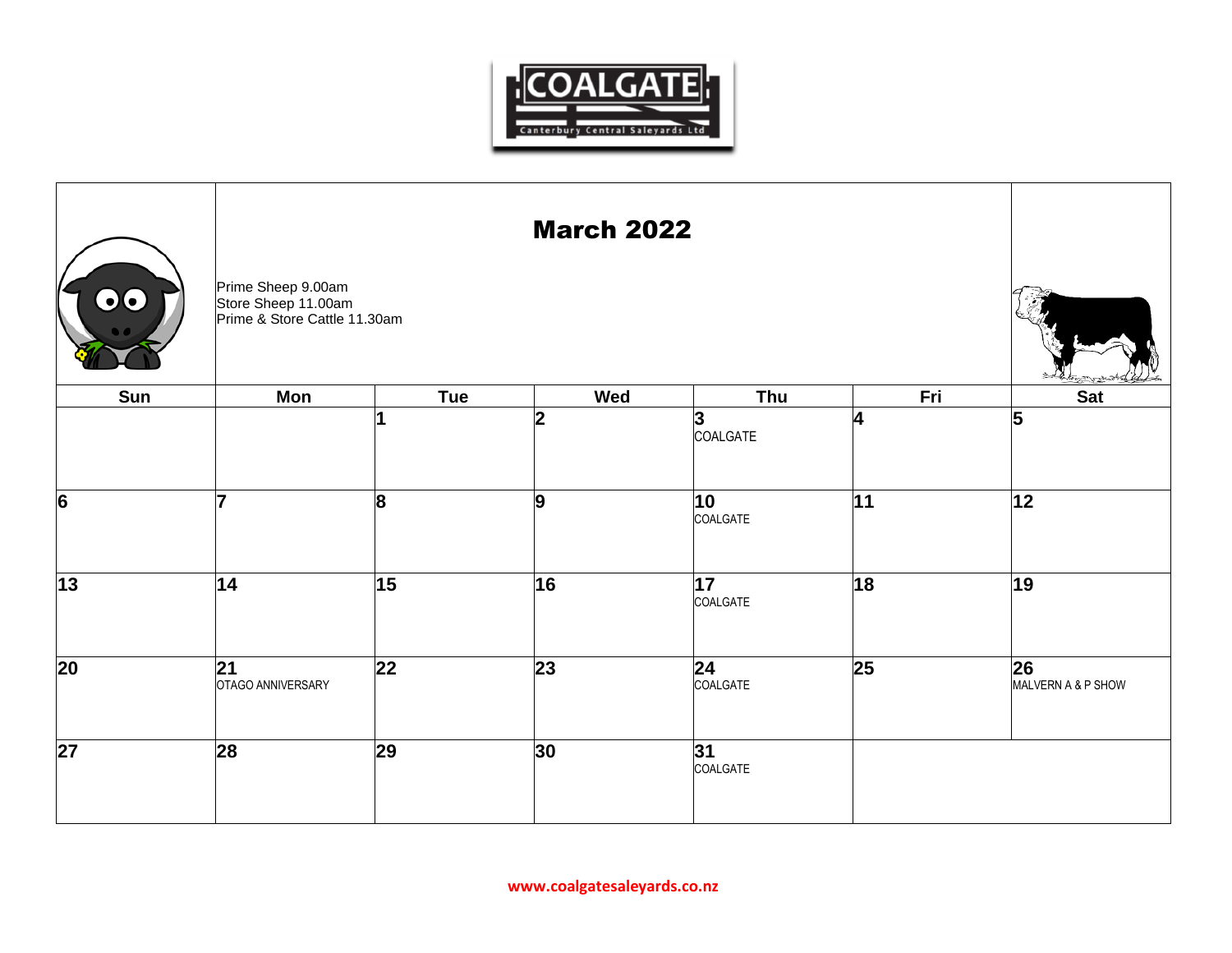

|                            |                                                                           | <b>April 2022</b>           |                            |                                            |                          |                        |  |  |
|----------------------------|---------------------------------------------------------------------------|-----------------------------|----------------------------|--------------------------------------------|--------------------------|------------------------|--|--|
| $\bullet\bullet$           | Prime Sheep 9.00am<br>Store Sheep 11.00am<br>Prime & Store Cattle 11.30am |                             |                            |                                            |                          |                        |  |  |
| Sun                        | Mon                                                                       | Tue                         | Wed                        | Thu                                        | Fri                      | Sat                    |  |  |
|                            |                                                                           |                             |                            |                                            |                          | 2<br>OXFORD A & P SHOW |  |  |
| 3<br>DAYLIGHT SAVINGS ENDS | 4                                                                         | 5                           | 6                          | 7<br>COALGATE                              | $\overline{8}$           | 9                      |  |  |
| 10                         | 111                                                                       | 12                          | 13<br>COALGATE & CALF SALE | 14                                         | 15<br><b>GOOD FRIDAY</b> | 16                     |  |  |
| 17                         | 18<br><b>EASTER MONDAY</b><br>MACKENZIE A & P SHOW                        | 19<br>SOUTHLAND ANNIVERSARY | 20                         | 21<br>COALGATE & HIGH COUNTRY<br>CALF SALE | 22                       | 23                     |  |  |
| 24                         | 25<br><b>ANZAC DAY</b>                                                    | 26                          | $\overline{27}$            | 28<br>COALGATE & HIGH COUNTRY<br>CALF SALE | 29                       | 30                     |  |  |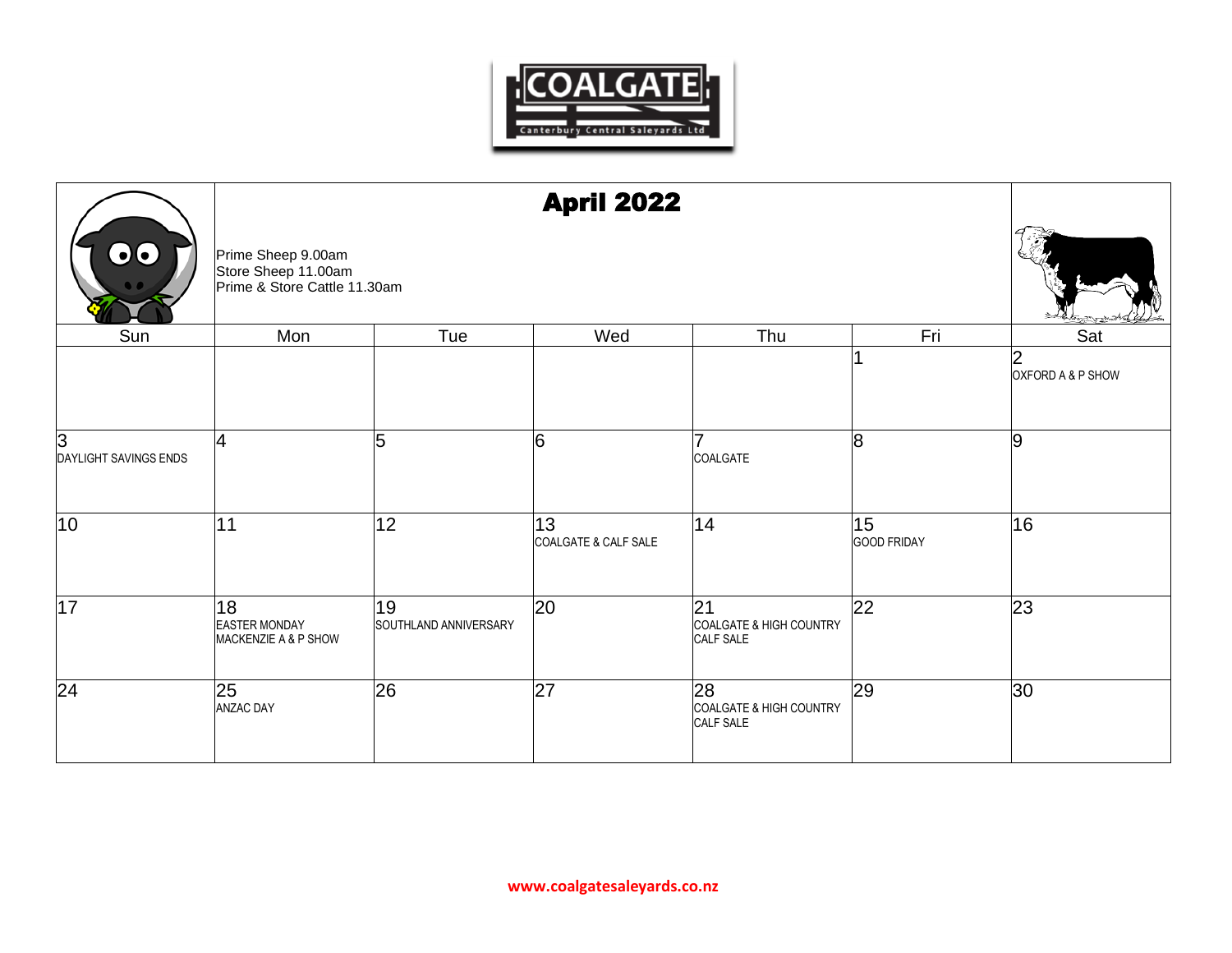

|                         |                                                                           | <b>May 2022</b> |     |                |                                                  |                       |  |  |
|-------------------------|---------------------------------------------------------------------------|-----------------|-----|----------------|--------------------------------------------------|-----------------------|--|--|
| 00                      | Prime Sheep 9.00am<br>Store Sheep 11.00am<br>Prime & Store Cattle 11.30am |                 |     |                |                                                  |                       |  |  |
| Sun                     | Mon                                                                       | Tue             | Wed | Thu            | Fri                                              | Sat                   |  |  |
| 1                       | 2                                                                         | 13              | 4   | 5<br>COALGATE  | 6                                                | DUCK SHOOTING OPENING |  |  |
| 8<br><b>MOTHERS DAY</b> | 9                                                                         | 10              | 11  | 12<br>COALGATE | 13<br>HAZLETT AGRI-SUPPLIES<br>SURPLUS GOOD SALE | 14                    |  |  |
| 15                      | 16                                                                        | 17              | 18  | 19<br>COALGATE | 20                                               | 21                    |  |  |
| 22                      | $\overline{23}$                                                           | $\overline{24}$ | 25  | 26<br>COALGATE | 27                                               | 28                    |  |  |
| 29                      | 30                                                                        | 31              |     |                |                                                  |                       |  |  |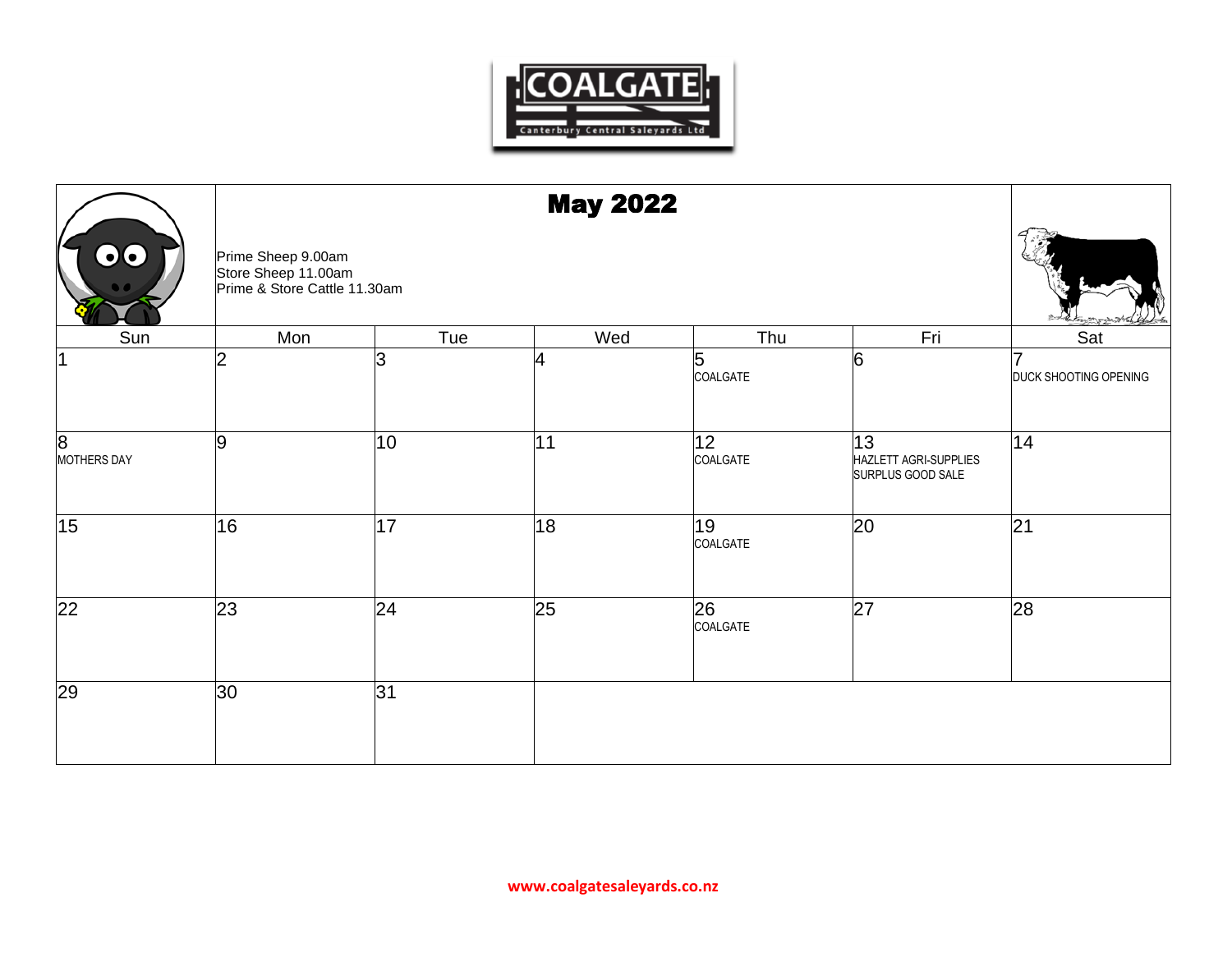

|                 |                                                                           | <b>June 2022</b> |                |                            |                       |     |  |  |  |
|-----------------|---------------------------------------------------------------------------|------------------|----------------|----------------------------|-----------------------|-----|--|--|--|
| $\mathbf{O}$    | Prime Sheep 9.00am<br>Store Sheep 11.00am<br>Prime & Store Cattle 11.30am |                  |                |                            |                       |     |  |  |  |
| Sun             | Mon                                                                       | Tue              | Wed            | Thu                        | Fri                   | Sat |  |  |  |
|                 |                                                                           |                  |                | $\overline{2}$<br>COALGATE | lЗ                    | 4   |  |  |  |
| 5               | 6<br>QUEENS BIRTHDAY                                                      |                  | 8              | 9<br>COALGATE              | 10                    | 11  |  |  |  |
| 12              | 13                                                                        | 14               | 15             | 16 <br>COALGATE            | 17                    | 18  |  |  |  |
| $\overline{19}$ | 20                                                                        | 21               | 22<br>COALGATE | 23                         | 24<br><b>MATARIKI</b> | 25  |  |  |  |
| $\overline{26}$ | 27                                                                        | 28               | 29             | 30<br>COALGATE             |                       |     |  |  |  |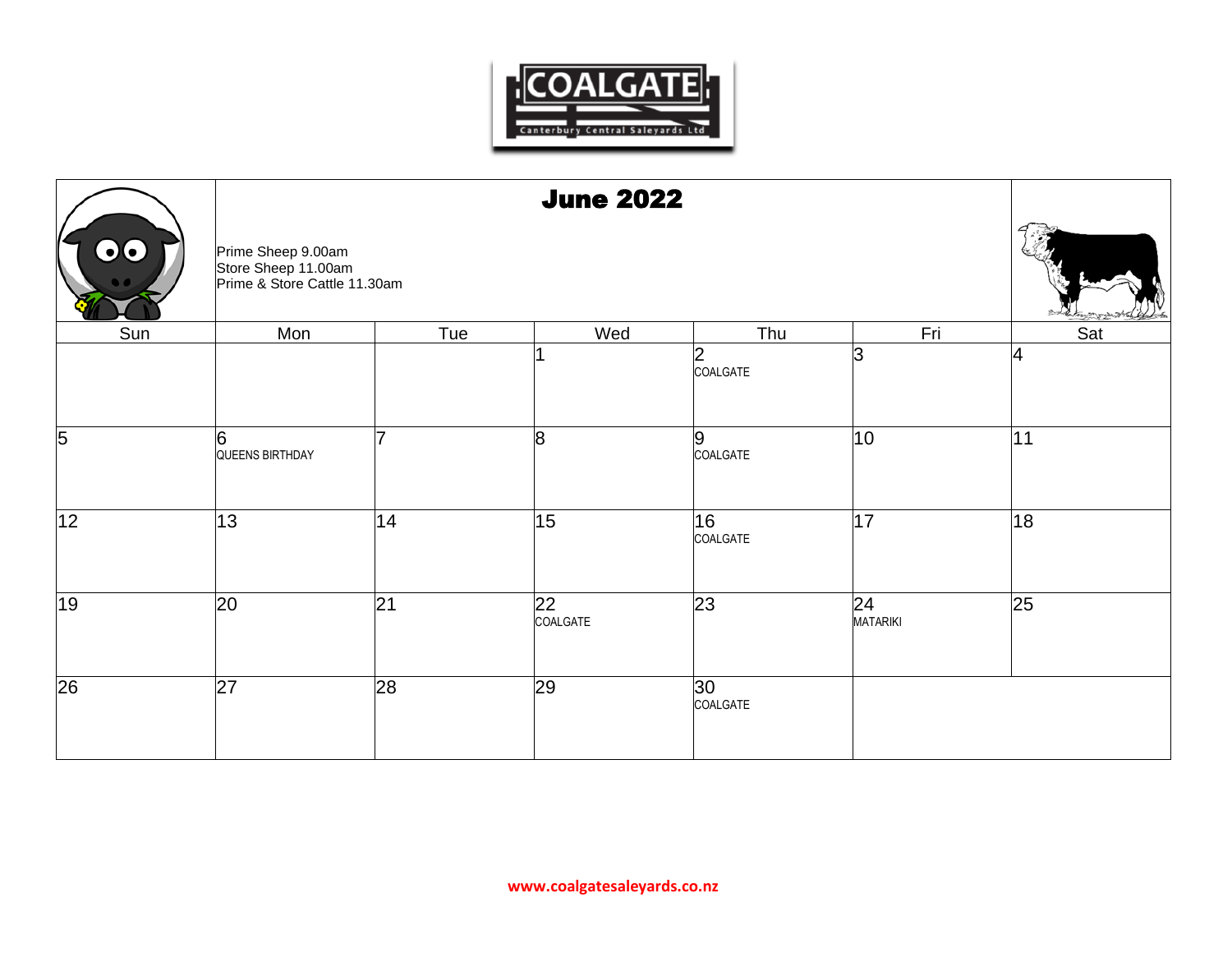

| 00              |                                                                           | <b>July 2022</b> |                 |                 |                 |                       |  |  |
|-----------------|---------------------------------------------------------------------------|------------------|-----------------|-----------------|-----------------|-----------------------|--|--|
|                 | Prime Sheep 9.00am<br>Store Sheep 11.00am<br>Prime & Store Cattle 11.30am |                  |                 |                 |                 |                       |  |  |
| Sun             | Mon                                                                       | Tue              | Wed             | Thu             | Fri             | Sat<br>$\overline{2}$ |  |  |
|                 |                                                                           |                  |                 |                 |                 |                       |  |  |
| 3               | 4                                                                         | 5                | 6               | 7<br>COALGATE   | 8               | 9                     |  |  |
| 10              | 11                                                                        | 12               | 13              | 14 <br>COALGATE | 15              | 16                    |  |  |
| 17              | 18                                                                        | 19               | 20              | 21<br>COALGATE  | $\overline{22}$ | 23                    |  |  |
| $\overline{24}$ | 25                                                                        | $\overline{26}$  | $\overline{27}$ | 28<br>COALGATE  | $\overline{29}$ | $ 30\rangle$          |  |  |
| 31              |                                                                           |                  |                 |                 |                 |                       |  |  |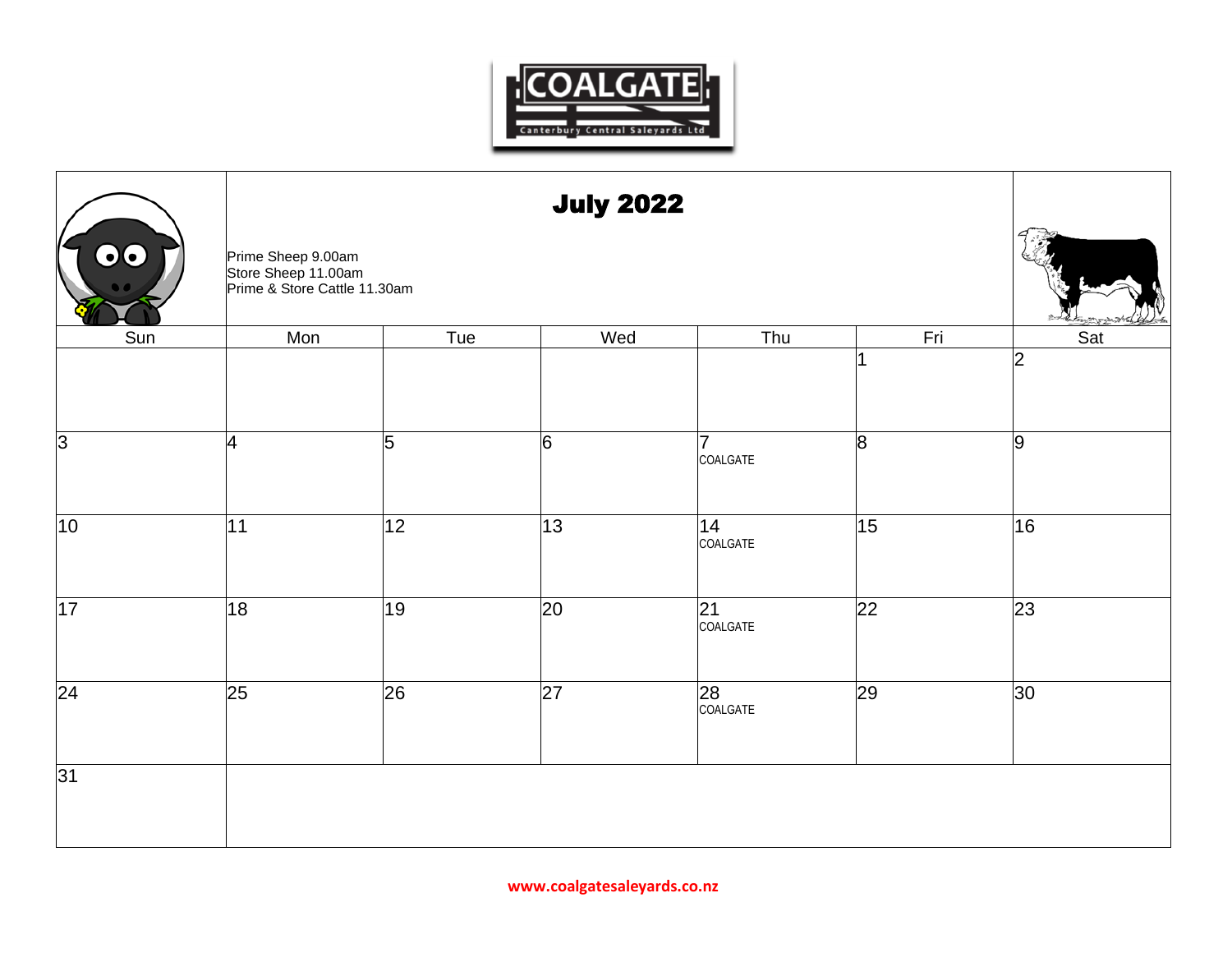

|                 |                                                                           | <b>August 2022</b> |     |                             |     |     |  |  |  |
|-----------------|---------------------------------------------------------------------------|--------------------|-----|-----------------------------|-----|-----|--|--|--|
| 00              | Prime Sheep 9.00am<br>Store Sheep 11.00am<br>Prime & Store Cattle 11.30am |                    |     |                             |     |     |  |  |  |
| Sun             | Mon                                                                       | Tue                | Wed | Thu                         | Fri | Sat |  |  |  |
|                 |                                                                           | 2                  | 3   | 4<br>COALGATE               | 5   | 6   |  |  |  |
| 7               | 8                                                                         | 9                  | 10  | 11<br>COALGATE              | 12  | 13  |  |  |  |
| 14              | 15                                                                        | 16                 | 17  | 18<br>COALGATE              | 19  | 20  |  |  |  |
| $\overline{21}$ | $\overline{22}$                                                           | 23                 | 24  | $\overline{25}$<br>COALGATE | 26  | 27  |  |  |  |
| $\overline{28}$ | 29                                                                        | 30 <sup>°</sup>    | 31  |                             |     |     |  |  |  |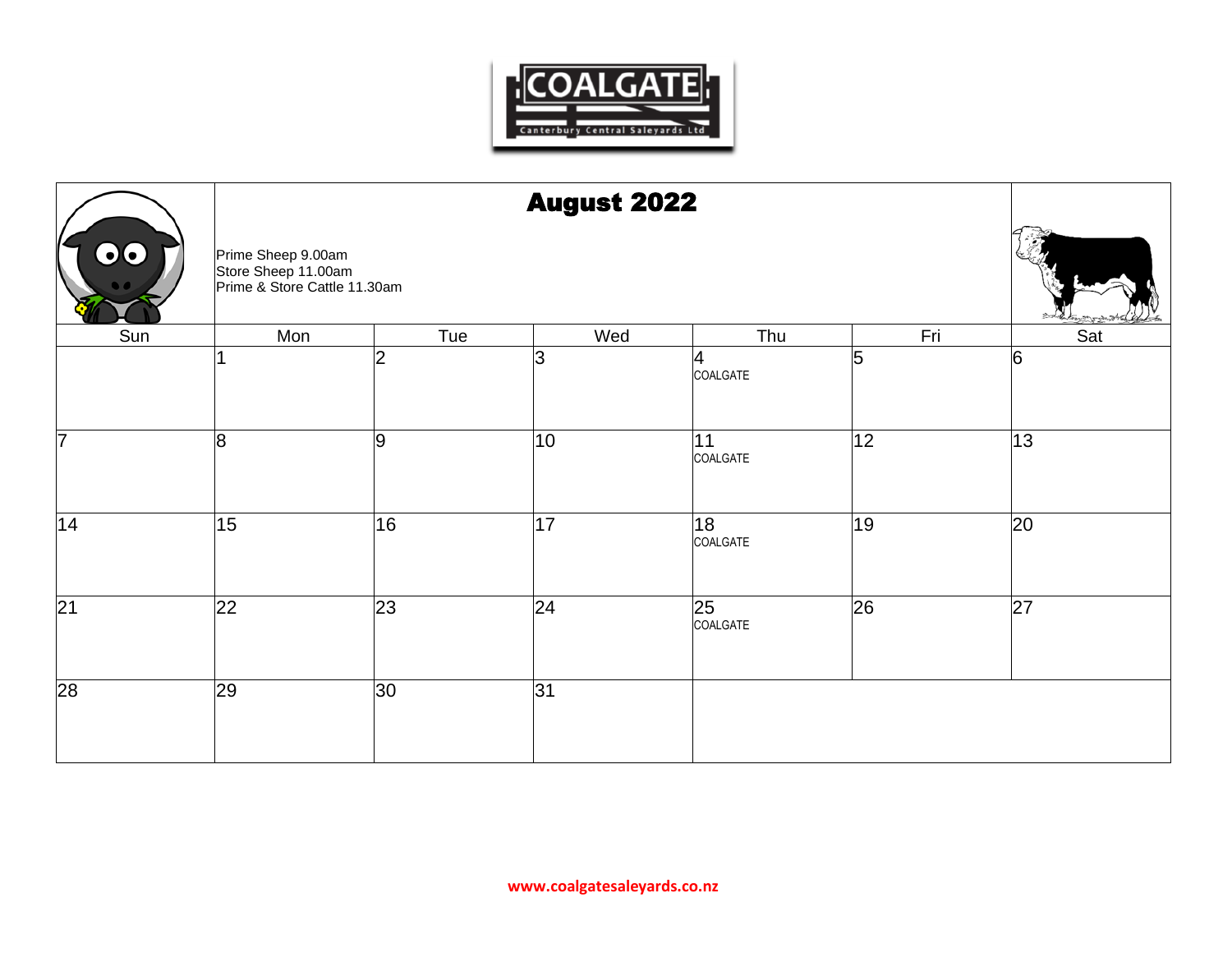

|                                            |                                                                           | <b>September 2022</b> |     |                             |     |                 |  |  |
|--------------------------------------------|---------------------------------------------------------------------------|-----------------------|-----|-----------------------------|-----|-----------------|--|--|
| 00                                         | Prime Sheep 9.00am<br>Store Sheep 11.00am<br>Prime & Store Cattle 11.30am |                       |     |                             |     |                 |  |  |
| Sun                                        | Mon                                                                       | Tue                   | Wed | Thu                         | Fri | Sat             |  |  |
|                                            |                                                                           |                       |     | COALGATE                    | l2  | 3               |  |  |
| 4<br><b>FATHERS DAY</b>                    | 5                                                                         | 6                     |     | 8<br>COALGATE               | 9   | 10 <sub>1</sub> |  |  |
| 11                                         | 12                                                                        | 13                    | 14  | $\overline{15}$<br>COALGATE | 16  | 17              |  |  |
| 18                                         | 19                                                                        | 20                    | 21  | 22<br>COALGATE              | 23  | 24              |  |  |
| $\overline{25}$<br>DAYLIGHT SAVINGS BEGINS | 26<br>SOUTH CANTERBURY<br>ANNIVERSARY                                     | 27                    | 28  | 29<br>COALGATE              | 30  |                 |  |  |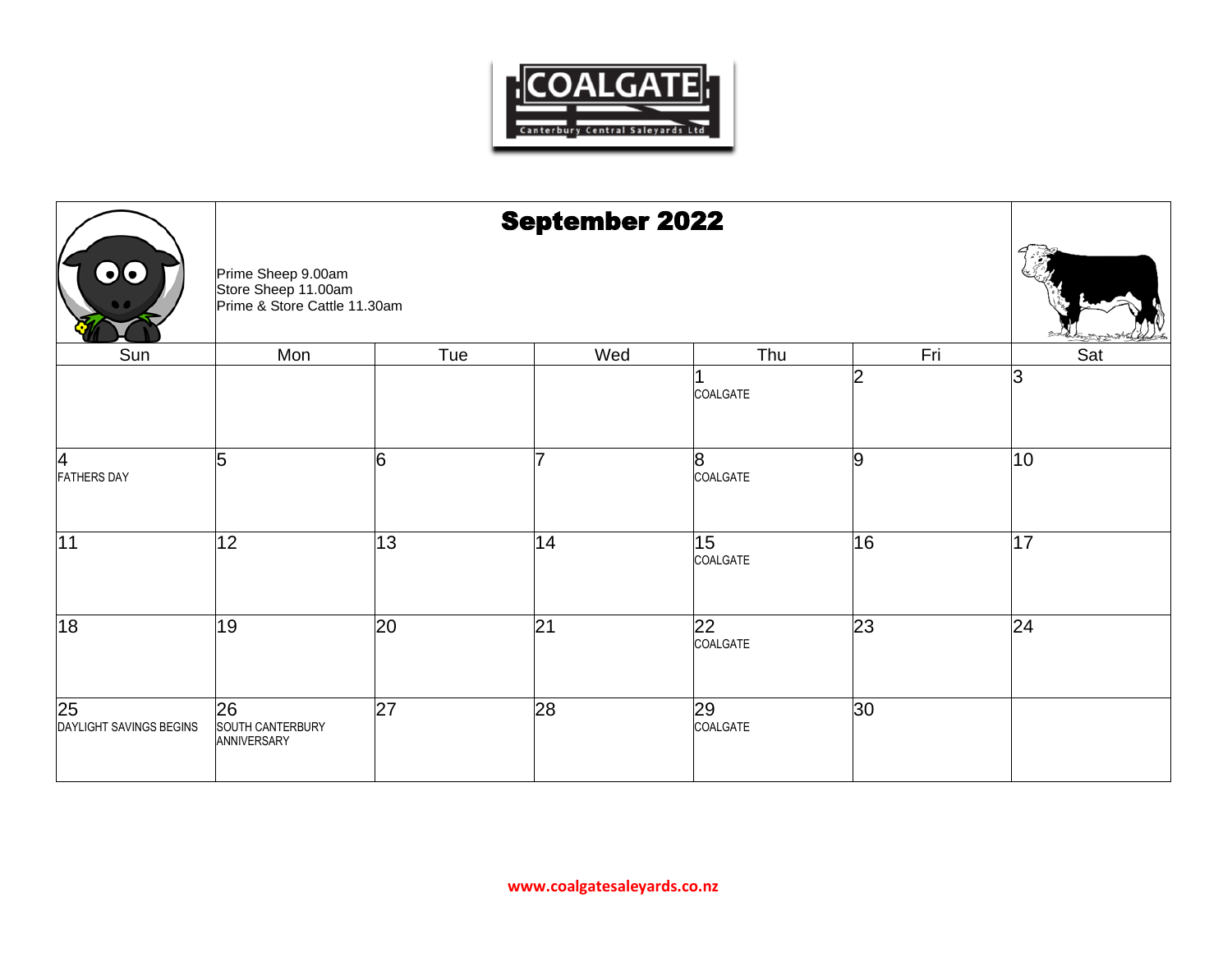

| 00              | Prime Sheep 9.00am<br>Store Sheep 11.00am | October 2022 |     |                |                           |                            |  |  |
|-----------------|-------------------------------------------|--------------|-----|----------------|---------------------------|----------------------------|--|--|
| Sun             | Prime & Store Cattle 11.30am<br>Mon       | Tue          | Wed | Thu            | Fri                       | Sat                        |  |  |
| $\overline{2}$  | 3                                         | 4            | 5   | 6<br>COALGATE  | 7                         | 8                          |  |  |
| $\overline{9}$  | 10                                        | 11           | 12  | 13<br>COALGATE | 14                        | 15<br>ELLESMERE A & P SHOW |  |  |
| 16              | 17                                        | 18           | 19  | 20<br>COALGATE | 21<br>RANGIORA A & P SHOW | 22<br>RANGIORA A & P SHOW  |  |  |
| 23              | 24<br><b>LABOUR DAY</b>                   | 25           | 26  | 27<br>COALGATE | 28                        | 29                         |  |  |
| 30 <sup>2</sup> | 31<br>MARLBOROUGH<br>ANNIVERSARY          |              |     |                |                           |                            |  |  |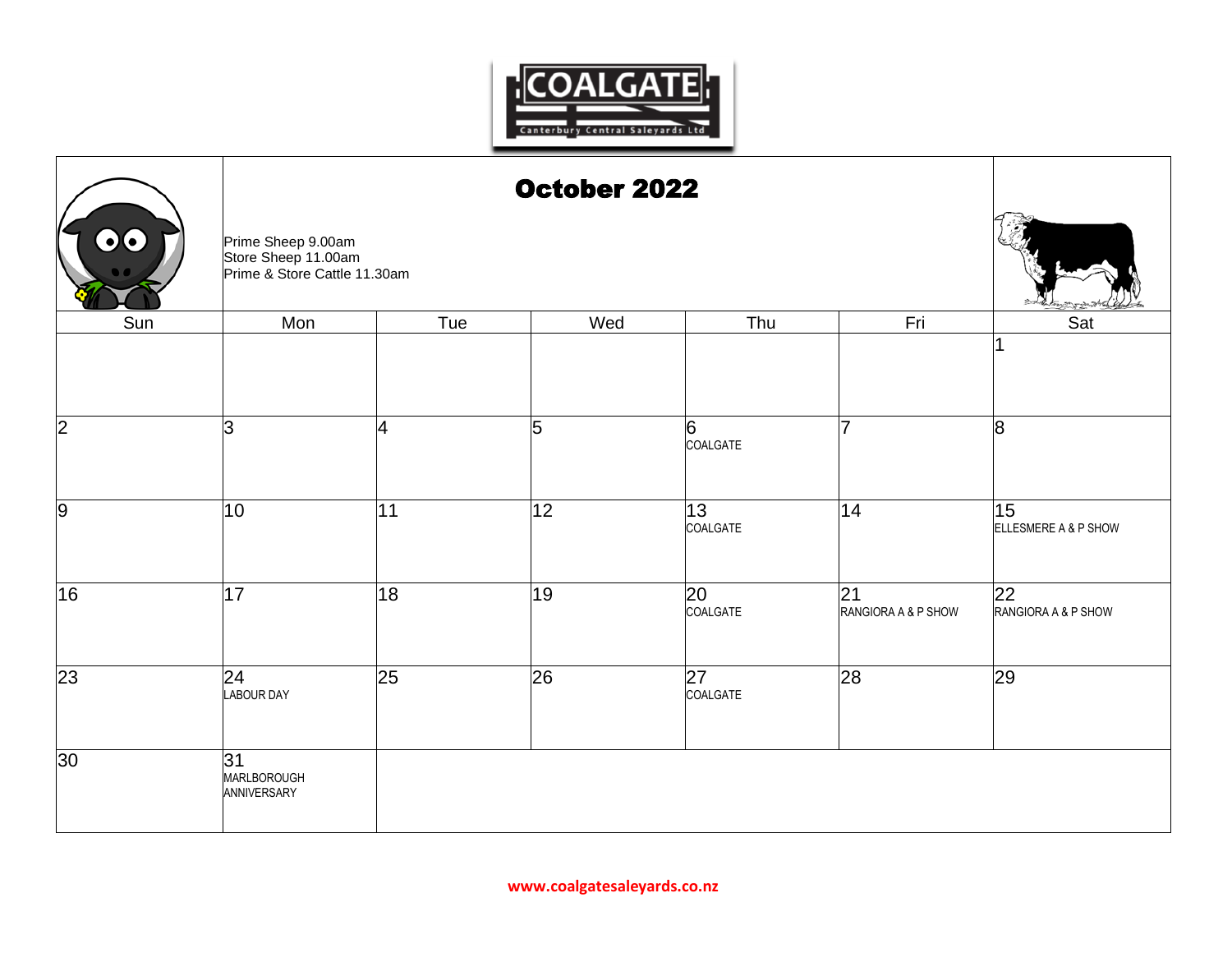

|     |                                                                           | <b>November 2022</b> |                            |                             |                                                       |                            |  |  |  |
|-----|---------------------------------------------------------------------------|----------------------|----------------------------|-----------------------------|-------------------------------------------------------|----------------------------|--|--|--|
| 00  | Prime Sheep 9.00am<br>Store Sheep 11.00am<br>Prime & Store Cattle 11.30am |                      |                            |                             |                                                       |                            |  |  |  |
| Sun | Mon                                                                       | Tue                  | Wed                        | Thu                         | Fri                                                   | Sat                        |  |  |  |
|     |                                                                           |                      | 2                          | 3<br>COALGATE               | 4                                                     | 5                          |  |  |  |
| 6   | 7                                                                         | 8<br>COALGATE        | 9<br>CANTERBURY A & P SHOW | 10<br>CANTERBURY A & P SHOW | 11<br>CANTERBURY ANNIVERSARY<br>CANTERBURY A & P SHOW | 12                         |  |  |  |
| 13  | 14                                                                        | 15                   | 16                         | 17<br>COALGATE              | 18                                                    | 19<br>COURTENAY A & P SHOW |  |  |  |
| 20  | 21                                                                        | 22                   | 23                         | 24<br>COALGATE              | 25                                                    | 26                         |  |  |  |
| 27  | 28<br>CHATHAM ISLAND &<br>WESTLAND ANNIVERSARY                            | 29                   | 30                         |                             |                                                       |                            |  |  |  |